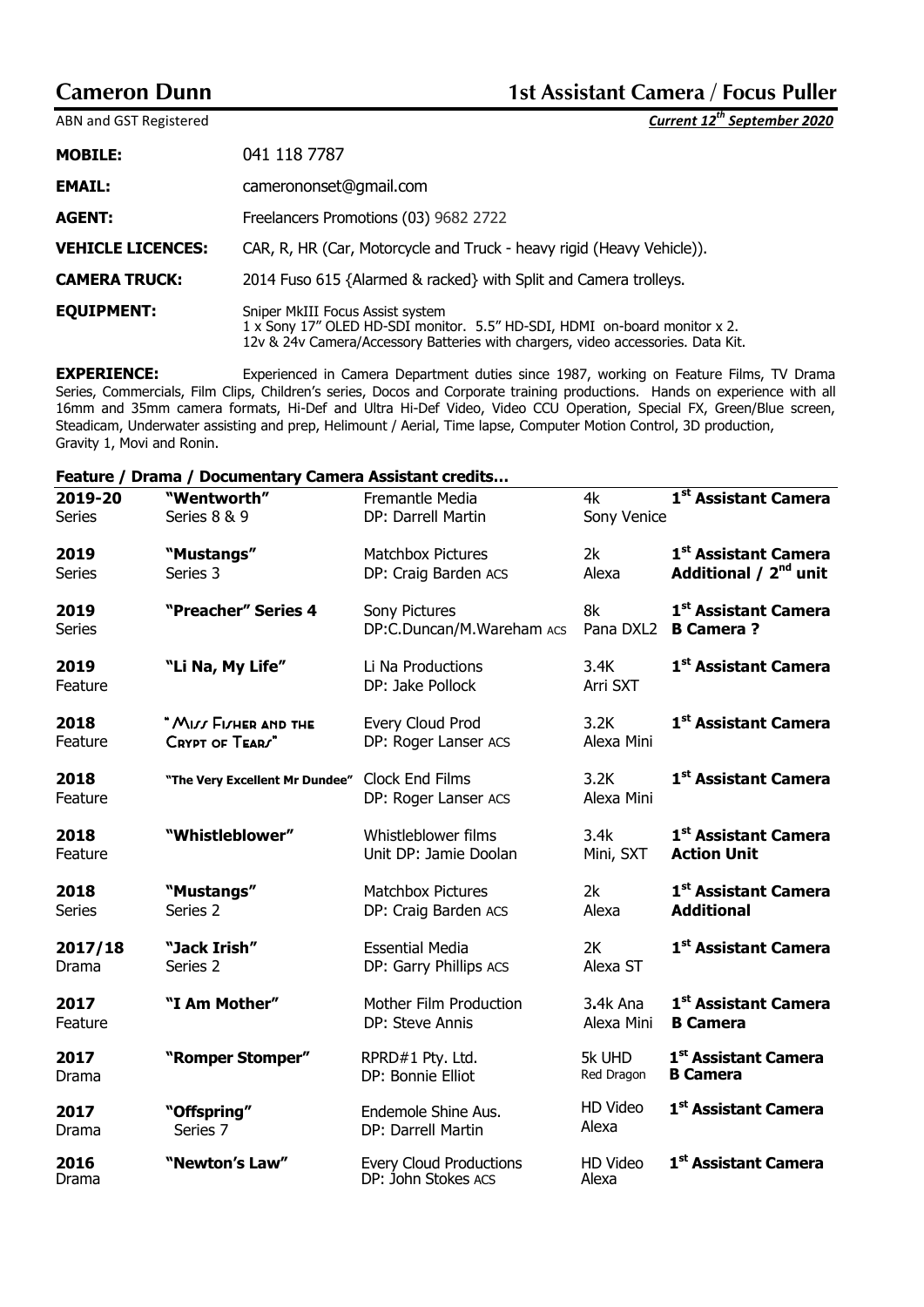## **Cameron Dunn 1st Assistant Camera / Focus Puller**

| ADIY and OST RESISTERED   |                                                                    |                                                         |                        | UMII UMI 16<br>JUNIUIINUI LULU   |
|---------------------------|--------------------------------------------------------------------|---------------------------------------------------------|------------------------|----------------------------------|
| 2016<br>Drama             | "7 Types of Ambiguity"                                             | <b>Matchbox Pictures</b><br>DP: Bonnie Elliott          | HD Video<br>Amira      | 1 <sup>st</sup> AC B Camera      |
| 2016<br><b>Theatrical</b> | "Singing In the Rain"                                              | P. Tech Pty Ltd<br>DP: Gabrielle Norland                | HD Video<br>C300       | 1 <sup>st</sup> Assistant Camera |
| 2015<br>Feature           | "Ali's Wedding"                                                    | <b>Matchbox Pictures</b><br>DP: Don McAlpine ACS ASC    | 4K UHD<br>Varicam 35   | 1 <sup>st</sup> Assistant Camera |
| 2015                      | "Jack Irish"                                                       | Jack Irish Series pty Itd                               | HD Video               | 1 <sup>st</sup> Assistant Camera |
| Drama                     | Series 1                                                           | DP: Geoff Hall/Martin McGrath                           | Alexa                  |                                  |
| 2015                      | "Please Like Me"                                                   | Please Like me series 3                                 | HD Video               | 1 <sup>st</sup> AC B Camera      |
| Comedy                    | Series 3                                                           | DP: Matt Temple                                         | Alexa                  |                                  |
| 2015<br>Musical           | "The Divorce"                                                      | <b>Princess Pictures</b><br>DP:Roger Lancer ACS         | HD Video<br>Alexa      | 1 <sup>st</sup> Assistant Camera |
| 2015<br>Feature           | "Sucker"                                                           | ???<br>DP: Katie Milwright                              | HD Video               | <b>Additional 1st AC</b>         |
| 2015                      | "Childhood's End"                                                  | Haypop P/L                                              | HD Video               | 1 <sup>st</sup> Assistant Camera |
| SyFy series               |                                                                    | Unit DP: Darrin Keough                                  | Alexa/Amira            | <b>Splinter unit additional</b>  |
| 2014/2015<br>Drama series | "Ms Fisher's Murder Mysteries" Every Cloud Productions<br>Series 3 | DP: Roger Lancer ACS                                    | HD Video<br>Arri Alexa | 1 <sup>st</sup> Assistant Camera |
| 2014                      | "Upper Middle Bogan"                                               | Upper Middle Bogan Pty Ltd                              | HD Video               | 1 <sup>st</sup> Assistant Camera |
| Comedy series             | Series 2                                                           | DP: Dan Maxwell                                         | Arri Alexa             |                                  |
| 2014<br>Feature           | "Partisan"                                                         | ???<br>Unit DP: Warwick Field                           | HD Video<br>Anamorphic | <b>Additional 1st AC</b>         |
| 2014                      | "Time Of Our Lives"                                                | Time Productions No.1                                   | HD Video               | 1 <sup>st</sup> Assistant Camera |
| Drama series              | Series 2                                                           | DP: Jaems Grant ACS                                     | Arri Alexa             |                                  |
| 2013                      | "Offspring"                                                        | Southern Star Productions                               | HD Video               | 1 <sup>st</sup> Assistant Camera |
| Drama series              | Series 5                                                           | Unit DP: Darrell Martin                                 | Arri Alexa             | 2 <sup>nd</sup> Unit             |
| 2013                      | "Now Add Honey"                                                    | Now Add Honey Pty Ltd                                   | HD Video               | 1st Assistant Camera             |
| Feature                   |                                                                    | DP: Ben Nott ACS                                        | Arri Alexa             | (Additional)                     |
| 2013<br>Drama series      | "Ms Fisher's Murder Mysteries" Every Cloud Productions<br>Series 2 | DP: Roger Lancer ACS                                    | HD Video<br>Arri Alexa | 1 <sup>st</sup> Assistant Camera |
| 2012/13<br>Comedy series  | "It's a Date"                                                      | <b>Princess Pictures</b><br>DP: Joanne Donahoe-Beckwith | HD Video<br>Arri Alexa | 1st Assistant Camera             |
| 2012                      | "Time of Our Lives"                                                | Time Productions No.1                                   | HD Video               | 1 <sup>st</sup> Assistant Camera |
| Drama series              |                                                                    | DP: Jaems Grant ACS                                     | Alexa/C300             | Vietnam - B camera op.           |
| 2012                      | "Sneezing Baby Panda"                                              | <b>Wild Candy</b>                                       | HD Video               | 1 <sup>st</sup> Assistant Camera |
| Feature                   |                                                                    | DP: Brent Crockett ACS                                  | Sony900r               | (Australian Unit)                |
| 2012<br>Telemovie         | "Mystery of a Hansom Cab" Burberry Entertainment                   | DP: Jaems Grant ACS                                     | HD Video<br>Arri Alexa | 1 <sup>st</sup> Assistant Camera |
| 2012                      | "I Frankenstein"                                                   | Lakeshore Productions                                   | HD Video               | 1 <sup>st</sup> Assistant Camera |
| Feature                   |                                                                    | DP: Ian Jones ACS                                       | Red Epic               | <b>Action Unit - B Cam</b>       |
| 2012                      | "Gallipoli from Above"                                             | John Moore Productions                                  | HD Video               | 1 <sup>st</sup> Assistant Camera |
| Documentary               |                                                                    | DP: Jaems Grant ACS                                     | Sony 900r              | (Australian Unit)                |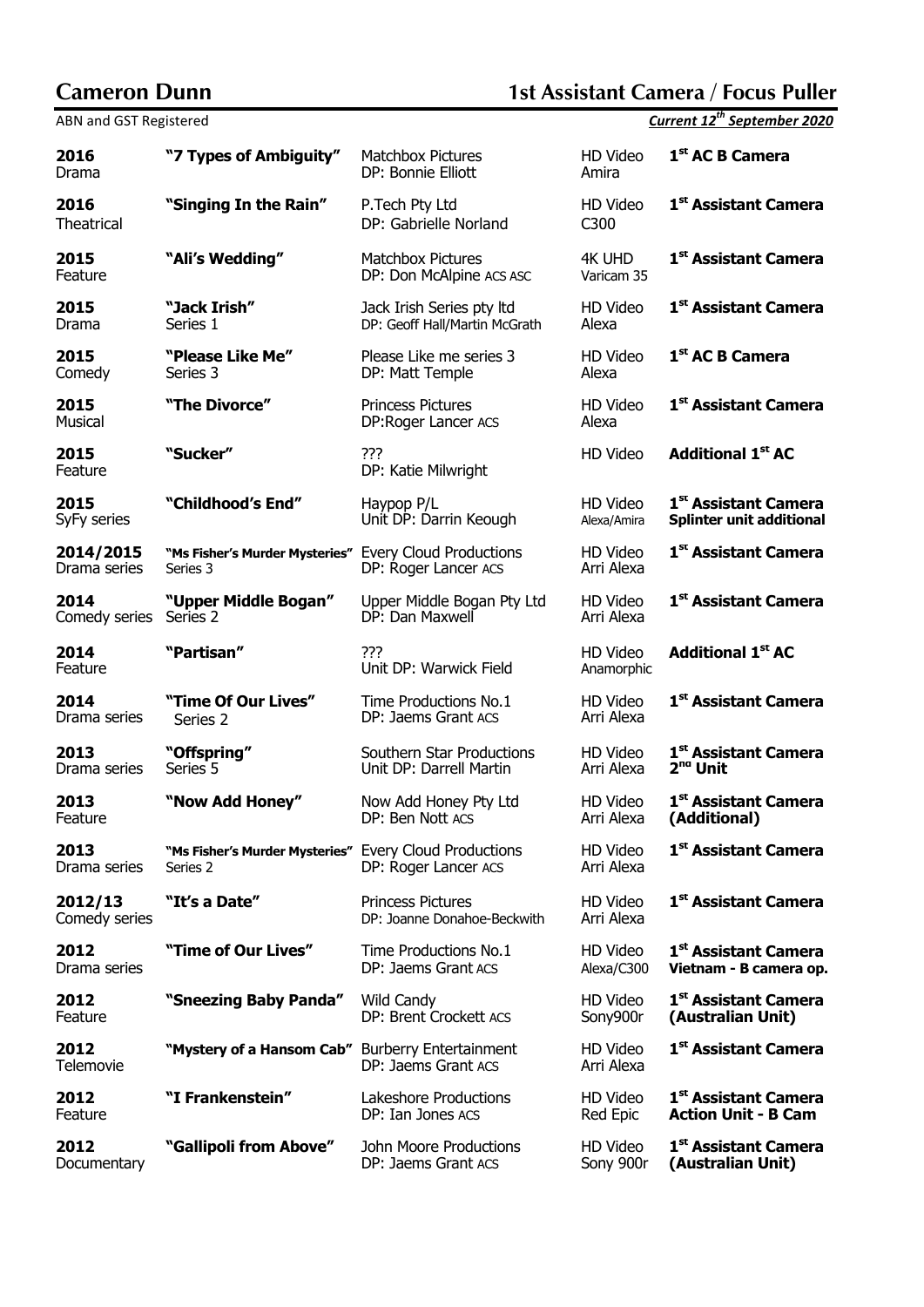## **Cameron Dunn 1st Assistant Camera / Focus Puller**

|                         | ADIY and OST RESISTERED<br><u>Carlent 12 September 2020</u> |                                                                      |                            |                                                              |  |  |
|-------------------------|-------------------------------------------------------------|----------------------------------------------------------------------|----------------------------|--------------------------------------------------------------|--|--|
| 2011/12<br>Drama series | "Offspring"<br>Series 3                                     | Southern Star Productions<br>DP: Jaems Grant ACS                     | HD Video<br>Red 1          | 1st Assistant Camera<br>2 <sup>nd</sup> Unit                 |  |  |
| 2011<br>Feature         | 'The Last Dance"                                            | Ulah Pty Ltd<br>DP: Lee Pulbrook                                     | HD Video<br>Arri Alexa     | 1st Assistant Camera                                         |  |  |
| 2011<br>Feature         | "Drift"                                                     | Drift International Pty Ltd<br>Unit DP: Rick Rifici                  | HD Video<br>Epic, Alexa    | 1st Assistant Camera<br><b>Surf Unit</b>                     |  |  |
| 2011<br>Docudrama       | "Australia on Trial"                                        | December Films<br>DP: Jaems Grant ACS                                | HD Video<br>Sony F3        | 1 <sup>st</sup> Assistant Camera                             |  |  |
| 2011<br>Drama series    | "Neighbours"<br>Blocks 1240-1245                            | Fremantle Media<br>DP: Steve Scobles                                 | HD Video<br><b>PDW-700</b> | 1 <sup>st</sup> AC B Camera                                  |  |  |
| 2010/11<br>Drama series | 'Winners and Losers"<br>Series 1                            | Channel 7<br>DP: Darrell Martin                                      | HD Video<br>Sony F-23      | 1 <sup>st</sup> AC B Camera                                  |  |  |
| 2010<br>Drama series    | 'Bed of Roses 3"                                            | Tindale Road films & ABC<br>DP: Andy Topp                            | HD Video<br><b>HDW 750</b> | 1 <sup>st</sup> Assistant Camera                             |  |  |
| 2010<br>TV Drama        | "Winners & Losers"<br>Pilot                                 | Channel 7<br>DP: Brent Crockett ACS                                  | HD Video<br>Sony F-35      | 1 <sup>st</sup> AC B Camera                                  |  |  |
| 2010<br>Drama series    | "Rush" series 3                                             | Southern Star Productions<br>2 <sup>nd</sup> Unit DP: Laurie Zaffino | HD Video<br>Sony F900r     | 2 <sup>nd</sup> Unit / additional<br><b>Focus Puller</b>     |  |  |
| 2010<br>Drama series    | "Tangle" series 2                                           | Southern Star Productions<br>DP: Bruce Young                         | HD Video<br>Sony F-23      | Add 1 <sup>st</sup> Assistant<br>Camera                      |  |  |
| 2009<br>Short Film      | "Killer Figure"                                             | Shoot Films<br>DP: Simon Ozolins                                     | HD Video<br><b>RED</b>     | 1 <sup>st</sup> Assistant Camera                             |  |  |
| 2009<br>Feature         | "Red Hill"                                                  | Radical Media<br>DP: Cameron Barnett                                 | 35mm<br>Arri 435           | 1 <sup>st</sup> AC Pick-up unit                              |  |  |
| 2009<br>Feature         | "Don't be afraid of the Dark"                               | Don't be afraid of the dark Pty Ltd<br>Unit DP: Ross Emery           | 35mm<br>Arri 435           | $1st$ AC B camera<br>Splinter unit (1 day)                   |  |  |
| 2009<br>Short Film      | "Voyeurnet"                                                 | <b>Stuart Parkyn Productions</b><br>DP: Brent Crockett ACS           | HD Video<br>Sony F-23      | 1st Assistant Camera                                         |  |  |
| 2009<br>Feature         | "I love you too"                                            | Hell and High Waters Pty Ltd<br>DP: Ellery Ryan ACS                  | 35mm<br>Panavision         | <b>Additional 1st AC</b>                                     |  |  |
| 2009<br>Drama series    | "Rush 2"                                                    | Southern Star Productions<br>Unit DP: Jaems Grant ACS                | HD Video<br>Sony F900r     | 2 <sup>nd</sup> Unit Focus Puller                            |  |  |
| 2009<br>Short Film      | "Love Story"                                                | Remarkable Films<br>DP: Stuart Gosling                               | HD Video<br><b>RED</b>     | 1 <sup>st</sup> Assistant Camera                             |  |  |
| 2009<br>Drama series    | "City Homicide" Ser 3                                       | 7 Network<br>DP: Craig Barden ACS                                    | HD Video<br>Varicam        | <b>Additional 1st AC</b>                                     |  |  |
| 2009<br>Drama series    | "Bed of Roses 2"                                            | West Street Productions & ABC<br>DP: Brent Crockett ACS              | HD Video<br><b>HDW 750</b> | <b>Focus Puller</b>                                          |  |  |
| 2008<br>Drama series    | "Tangle"                                                    | Southern Star Productions<br>DP: Lou Irving ACS                      | Super 16<br>Arri SR3       | <b>Focus Puller</b>                                          |  |  |
| 2008<br>Drama series    | "Rush"                                                      | Southern Star Productions<br>DP: Bruce Young                         | HD Video<br>Sony F900r     | <b>Add Focus Puller</b><br>2 <sup>nd</sup> Unit Focus Puller |  |  |
| 2008<br>Comedy series   | "Bogan Pride"                                               | Big and Little Films<br>DP: Brent Crockett ACS                       | HD Video<br>Sony F900r     | <b>Focus Puller</b>                                          |  |  |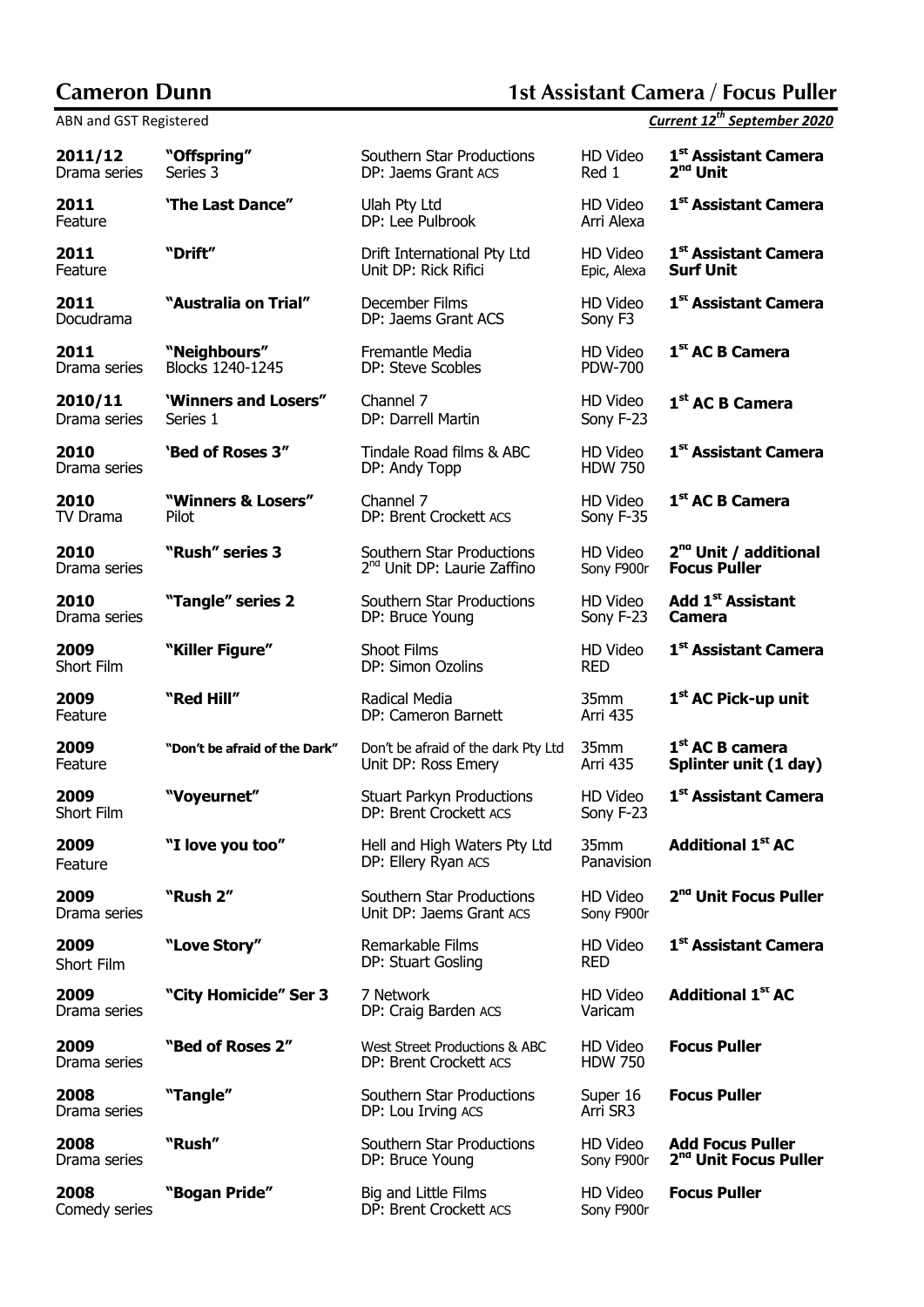# **Cameron Dunn 1st Assistant Camera / Focus Puller**

| 2008<br>Kid's TV series        | "Elephant Princess"         | Jonathan M Shiff<br>Super 16<br>Arri SR3<br>DP: Darrell Martin                        |                            | <b>Additional Focus</b>                                |
|--------------------------------|-----------------------------|---------------------------------------------------------------------------------------|----------------------------|--------------------------------------------------------|
| 2008<br>Feature Film           | "Knowing"                   | <b>Ezekiel Films</b><br>DP: Simon Duggan ACS                                          | HD Video<br><b>RED</b>     | <b>1st AC B Camera</b><br><b>Casual</b>                |
| 2008<br>Doco-Drama             | "Monash & the ANZAC"        | 360 degree Films<br>DP: Jaems Grant ACS                                               | HD Video<br>Varicam        | <b>Focus Puller</b>                                    |
| 2007<br>Drama series           | "Bed of Roses"              | HD Video<br>West Street Productions & ABC<br><b>HDW 750</b><br>DP: Brent Crockett ACS |                            | <b>Focus Puller</b>                                    |
| 2007<br>Drama series           | "Canal Road"                | HD Video<br>Canal Road 1 Pty Ltd<br>DP: Jaems Grant ACS<br>Varicam                    |                            | <b>Focus Puller</b>                                    |
| 2007<br>Drama series           | "Satisfaction"              | Satisfaction Pty Ltd<br>Super 16<br>Arri SR 3<br>DP: Darrell Martin                   |                            | <b>Replacement B Focus</b>                             |
| 2007<br>Short Film             | "Primal Urges"              | Ben O'Mara Productions<br>DP: Bruce Phillips ACS                                      | Super 16<br>Aaton XTR      | <b>Focus Puller</b>                                    |
| 2007<br>Short Film             | "Toucan"                    | <b>Near Passerine Productions</b><br>DP: Anders Olson                                 | HD Video<br>Pana F900      | <b>Focus Puller</b>                                    |
| 2006<br>TV Series              | "Kick"                      | <b>Storm Productions</b><br>DP: Will Gibson                                           | HD Video<br>Panasonic      | <b>Additional Focus</b>                                |
| 2006/08<br>Drama series        | "McLeod's Daughters"        | Millennium Television<br>DP: Various                                                  | Super 16<br>$416 - SR3$    | <b>Additional Focus</b><br>Main / 2 <sup>nd</sup> Unit |
| 2006<br>Feature                | "The Cup"                   | DP: David Eggby ACS<br>Unit DP: Bruce Phillips ACS                                    | 35mm<br><b>Arri 435</b>    | <b>Focus Puller</b>                                    |
| 2006<br>Feature                | "Where the Wild Things Are" | <b>Playtone Productions</b><br>DP: Lance Acord                                        | Super 35<br>Aaton, Pana    | Add 1 <sup>st</sup> AC.                                |
| 2006<br>Kids TV Series         | "Rock It"                   | Galaxy Pop Inc<br>DP: Brendan Lavelle ACS                                             | HD Video<br><b>PDW-330</b> | <b>Camera Operator</b>                                 |
| 2005<br>Short Film             | "What's The Matter"         | Prodigy<br>DP: Tim Hudson ACS                                                         | 35mm<br>Pana, 435          | <b>B Camera Focus</b>                                  |
| 2005<br>Marketing?             | "The Secret"                | <b>Prime Time Productions</b><br>DP: John Hall, Noel Jones                            | DigiBeta                   | <b>Focus Puller</b>                                    |
| 2005<br>Tele Feature           | "Little Oberon"             | <b>Christie Films</b><br>DP: Mark Wareham ACS                                         | Super 16<br>Arri SR 3      | <b>Focus Puller</b>                                    |
| 2005<br>Short Film             | "Out of Time"               | <b>Red Giant Films</b><br>DP: Brendan Lavelle ACS                                     | HD Video<br>Varicam        | <b>Focus Puller</b>                                    |
| 2004<br>Drama series           | "Last Man Standing"         | <b>Burberry Productions</b><br>DP: Craig Barden ACS                                   | DigiBeta                   | <b>Add. Focus Puller</b>                               |
| 2004<br>Short Film             | "Life's a Bitch"            | Howard the Dog Productions<br>DP: Brendan Lavelle ACS                                 | Super 16<br>Aaton          | <b>Focus Puller</b>                                    |
| 2004<br><b>TV Series Pilot</b> | "Rapid Response"            | West Street Productions No 3<br>DP: Brendan Lavelle ACS                               | Super 16<br>Aaton          | <b>Focus Puller</b>                                    |
| 2004<br>Drama series           |                             | "The Secret Life of Us" 4 West Street Productions No 3<br>DP: Brendan Lavelle ACS     | Super16<br>Aaton           | <b>Focus Puller</b>                                    |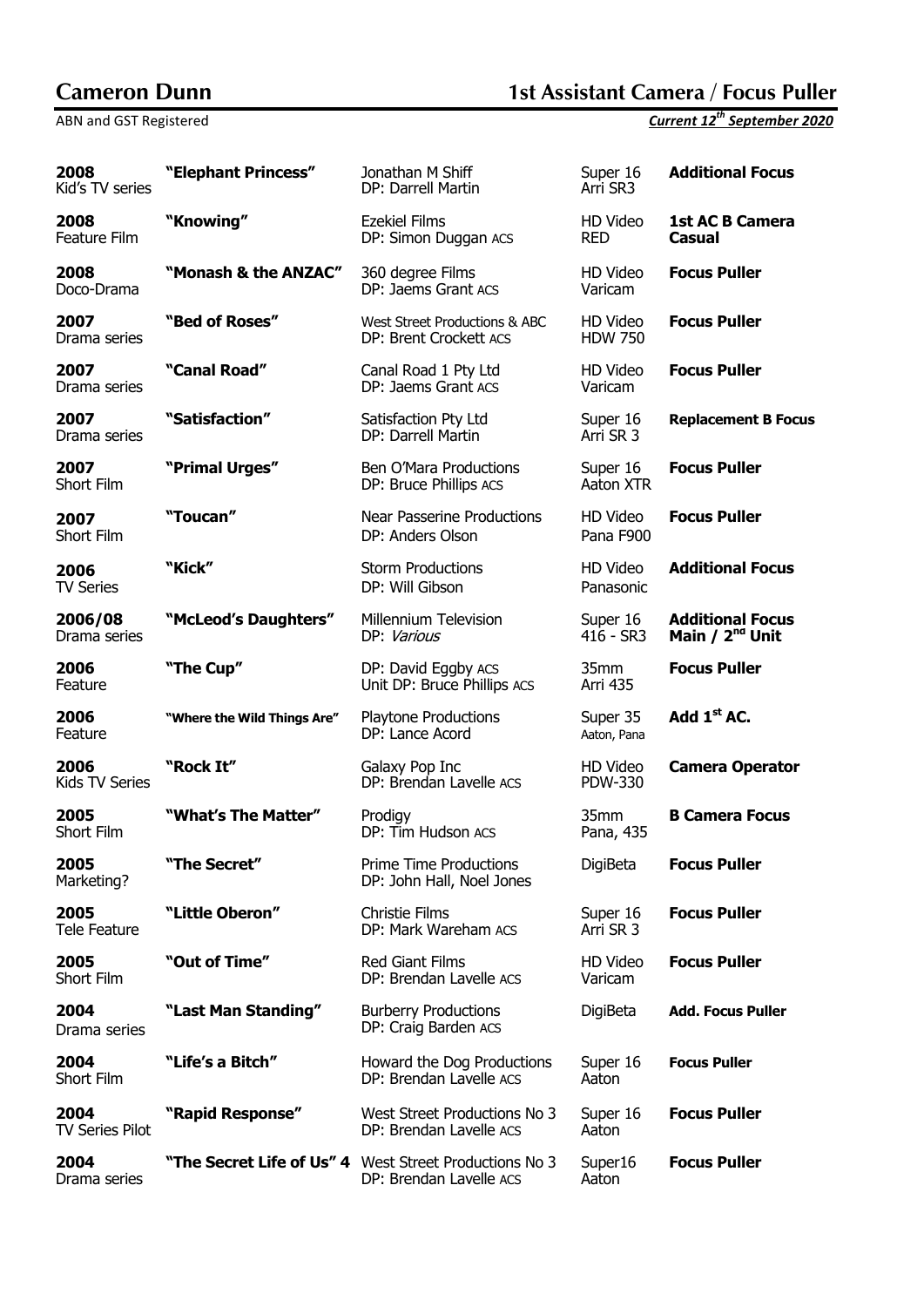# **Cameron Dunn 1st Assistant Camera / Focus Puller**

| 2003<br>Drama series    |                          | "The Secret Life of Us" 3 West Street Productions No 3<br>DP: Brendan Lavelle ACS | Super16<br>Aaton            | <b>Focus Puller</b>                                    |
|-------------------------|--------------------------|-----------------------------------------------------------------------------------|-----------------------------|--------------------------------------------------------|
| 2002<br>Kid's TV series | "Bootleg"                | <b>Burberry Productions</b><br>DP: Craig Barden ACS                               | Super 16<br>Arri SR 3       | <b>B Camera Focus</b><br><b>Crew coffee maker</b>      |
| 2002<br>Drama series    |                          | "The Secret Life of Us" 2 West Street Productions No 3<br>DP: Brendan Lavelle ACS | Super16<br>Aaton            | <b>Focus Puller</b>                                    |
| 2001<br>Drama series    | "Ponderosa"              | Ponderosa Productions<br>DP: Brendan Lavelle ACS                                  | HD Video<br>Pana F900       | <b>A Camera Focus</b>                                  |
| 2001<br>Drama series    | "The Secret Life of Us"  | West Street Productions No 3<br>DP: Brendan Lavelle ACS                           | Super16<br>Aaton            | <b>Focus Puller</b>                                    |
| 2000<br>Kid's TV series | "The Saddle Club"        | <b>Crawford Productions</b><br>DP: Gary Moore ACS                                 | Super 16<br>Arri SR 3       | <b>A Camera Focus</b>                                  |
| 2000<br>Kid's TV series | "Horace & Tina"          | DP: Lazlo Baranyai ACS HSC<br>DP: Brendan Lavelle ACS                             | Super 16<br>Arri SR 3       | <b>Focus Puller</b><br><b>Puppet Unit</b>              |
| 2000<br>Drama series    | "Halifax f.p." Series 5  | Simpson LeMesurier<br>DP: Brent Crockett ACS                                      | Super 16<br>Arri SR 3       | <b>Additional Focus Puller</b>                         |
| 2000<br>Drama series    | "Stingers" Series 3      | Simpson LeMesurier<br>DP: Brendan Lavelle ACS                                     | Super 16<br>Aaton           | <b>Additional Focus Puller</b>                         |
| 1999<br>Feature         | "Incurable Romantic"     | Home Made Movies<br>DP: Walter Repich                                             | Super 16<br>Arri SR 3       | <b>Focus Puller</b>                                    |
| 1999<br>Feature         | "Mall Boy"               | Twenty 20<br>DP: Brendan Lavelle ACS                                              | Super 16<br>Aaton           | <b>Focus Puller</b>                                    |
| 1999<br>Kid's TV series | "High Flyers"            | Global Television<br>DP: Butch Sawko                                              | SX Video<br>Sony SX         | <b>A Camera Focus</b>                                  |
| 1999<br>Drama series    | "Stingers"               | Simpson LeMesurier<br>DP: Brendan Lavelle ACS                                     | Super 16<br>Aaton           | <b>2nd Unit Focus</b><br><b>Aerial Unit Cam Assist</b> |
| 1998<br>Short Film      | "Above the Dust Level"   | <b>Scarlett Pictures</b><br>DP: Justin Brickle                                    | Super 16<br>Aaton           | <b>Focus Puller</b>                                    |
| 1998<br>Feature         | "Strange Planet"         | <b>Strange Planet Films</b><br>DP: Justin Brickle                                 | 35mm<br>535, Aaton          | <b>Focus Puller</b>                                    |
| 1998<br>Drama series    | "State Coroner" series 2 | <b>Crawford Productions</b><br>DP: Brett Anderson ACS                             | Super 16<br>Arri SR 3       | <b>Temp A Camera Focus</b>                             |
| 1998<br>Feature         | "The Missing"            | Upside down Films<br>2 <sup>nd</sup> Unit DP: Butch Sawko                         | 35mm<br>Pana G <sub>2</sub> | <b>2nd Unit Focus Puller</b>                           |
| 1998<br>Kid's TV series | "Thunderstone"           | Jonathan M Shiff<br>DP: Ron Hagen ACS                                             | Super 16<br>Arri SR 3       | <b>2nd Unit Focus Puller</b>                           |
| 1998<br>Comedy          | "Two girls and a baby"   | Annamax Media                                                                     | 16mm                        | <b>2nd Unit Focus Puller</b>                           |
| 1997<br>Kid's TV series | "Ocean Girl" Series 4    | Jonathan M Shiff<br>DP: Craig Barden ACS                                          | Super 16<br>Arri SR 3       | <b>2nd Unit Focus Puller</b>                           |
| 1997<br>Feature         | "Four Jacks"             | Pipeline Films<br>DP: Justin Brickle                                              | Super 16<br>Aaton XTR       | <b>Focus Puller</b>                                    |
| 1996                    | "Good Guys/Bad Guys"     | DP: Craig Barden ACS                                                              | Super 16                    | Loader + add. Focus                                    |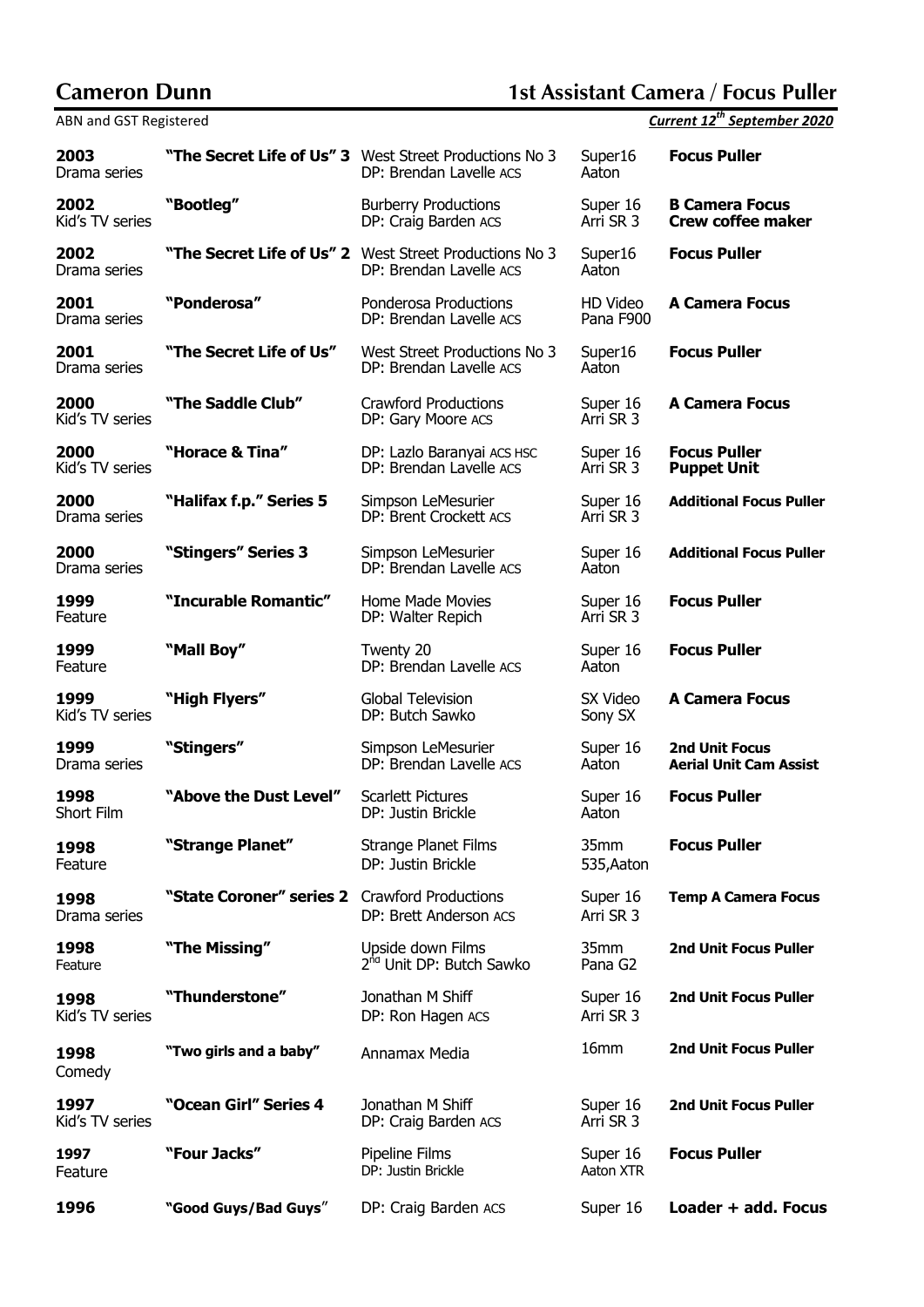| 1996<br>1996 | "The Territorians"<br>"State Coroner" | DP: David Foreman ACS<br>DP: Craig Barden ACS | Super 16<br>Super 16 | Loader + $2nd$ Unit Focus<br>Loader + add. Focus |
|--------------|---------------------------------------|-----------------------------------------------|----------------------|--------------------------------------------------|
| 1995         | "Space, Above & Beyond"               | DP: David Eggby ACS                           | 35mm                 | Loader + add. Focus                              |
| 1995         | "Halifax f.p." series 2               | DP: Craig Barden ACS                          | Super 16             | Loader + add. Focus                              |
| 1988         | "I'll see you in Paradise" QCA Films  |                                               | 16mm                 | <b>Camera Operator</b>                           |
| Short film   |                                       | DP: Kim Murphy                                | <b>Eclair NPR</b>    |                                                  |
| 1990-1997    | "Various"                             | Various                                       | Various              | <b>Clapper/Loader</b>                            |

### **COMMERCIALS / FILM CLIP / CORPORATE / CAMERA ASSIST- OPERATOR CREDITS…**

| 2019 | "MasterChief"                  | Network 10              | <b>TVC</b>    | 2k               | DP: Adam Howden           |
|------|--------------------------------|-------------------------|---------------|------------------|---------------------------|
| 2019 | "AGL"                          | Scoundrel               | <b>TVC</b>    | HD Video         | DP: Jeremy Rouse          |
| 2019 | "Perfect Holiday"              | Radio Karate            | <b>Titles</b> | HD Video         | DP: Dan Maxwell           |
| 2018 | "CUB Fresh 46" x 7             | Whooshka Media          | Promo         | HD Video         | DP: Matt Kearney          |
| 2018 | "Coles x 3"                    | Flinders Lane           | <b>TVC</b>    | 2k/HD            | DP: Greame Wood           |
| 2018 | "ModWood"                      | Flinders Lane           | TVC           | HD Alexa         | DP: Greame Wood           |
| 2017 | "Nissan Nivara"                | <b>Tourist Films</b>    | <b>TVC</b>    | 2k Mini          | DP: Joshua Aylett         |
| 2017 | "Rob Mills Architecture"       | Collider                | <b>TVC</b>    | 2k Mini          | DP: Aaron McLisky         |
| 2016 | "Chaser Promo"                 | Channel 7               | Promo         | HD Alexa         | DP: Matt Kearney          |
| 2016 | "MRC"                          | //13&CO                 | <b>TVC</b>    | HD Mini          | DP: Adam Howden           |
| 2016 | "Godfreys"                     | Flinders Lane           | <b>TVC</b>    | HD Alexa         | DP: Graeme Wood           |
| 2016 | "Australian Super"             | <b>Cherry Pictures</b>  | <b>TVC</b>    | HD Alexa         | DP: Jaems Grant ACS       |
| 2016 | "Mazda Demo Sale"              | Pancho                  | <b>TVC</b>    | HD Amira         | DP: Geoffrey Hall ACS     |
| 2016 | "Little Wins"                  | <b>TDG</b>              | <b>TVC</b>    | HD Alexa         | DP: Clare Plueckhahn      |
| 2016 | "Ella's Journey"               | Bengar Films            | Doco          | HD <sub>F5</sub> | DP: John Wheeler ACS      |
| 2015 | "Mitsubishi Triton"            | <b>Exit Films</b>       | <b>TVC</b>    | HD Alexa         | DP: Ryley Brown           |
| 2015 | "Ubet"                         | The Stadium             | <b>TVC</b>    | HD Mini          | DP: Peter Vidulich        |
| 2015 | "APIA"                         | Otto Empire             | <b>TVC</b>    | <b>HD C300</b>   | DP: Paul Hughes           |
| 2015 | "Better Homes & Gardens Promo" | Channel 7               | <b>TVC</b>    | <b>HD C300</b>   | DP: Self                  |
| 2015 | "7 station promos"             | Channel 7               | <b>TVC</b>    | <b>HD C300</b>   | DP: Self                  |
| 2015 | "Viridian Glass"               | Bengar Films            | <b>TVC</b>    | HD <sub>F5</sub> | DP: John Wheeler ACS      |
| 2015 | "Mazda CX3 - Japan"            | Green Tea Film          | <b>TVC</b>    | HD Alexa         | DP: Brendan Williams      |
| 2014 | "Coles 'Better"                | Flinders Lane           | <b>TVC</b>    | HD Amira         | DP: Matthew Chuang        |
| 2014 | "iSelect"                      | $1st$ Floor Films       | <b>TVC</b>    | HD Alexa         | DP: Geoffrey Hall ACS     |
| 2014 | "Bonnie Anderson"              | Story Lab/Sony          | Music clip    | HD Red           | DP: Stuart Gosling        |
| 2014 | "Coles Heston"                 | Flinders Lane           | <b>TVC</b>    | HD Alexa         | DP: Tony Luu              |
| 2014 | "British Paints"               | <b>Exit Films</b>       | <b>TVC</b>    | HD Alexa         | DP: Geoffrey Hall ACS     |
| 2014 | "Coles Freezer"                | Flinders Lane           | <b>TVC</b>    | HD Alexa         | DP: Graeme Wood           |
| 2014 | "Thomas Jewelers"              | <b>Brave Films</b>      | <b>TVC</b>    | HD Alexa         | DP: Graeme Wood           |
| 2014 | "Officeworks"                  | AJF Partnership         | <b>TVC</b>    | HD <sub>F5</sub> | DP: John Wheeler ACS      |
| 2014 | "Lion Project"                 | <b>Directors Group</b>  | <b>TVC</b>    | <b>HD F55</b>    | DP: Clare Plueckhahn      |
| 2014 | "Rebel Sports"                 | Conti Bros              | <b>TVC</b>    | <b>HD F55</b>    | DP: Greg DeMarigny        |
| 2014 | "Devondale Smoothie"           | <b>Exit Films</b>       | <b>TVC</b>    | HD Alexa         | DP: Ellery Ryan ACS       |
| 2014 | "Coles Car Insurance"          | Flinders Lane           | <b>TVC</b>    | HD Video         | DP: Wayne Aistrope        |
| 2013 | "BMW Caulfield Cup"            | Oxygen 360              | <b>TVC</b>    | HD Video         | DP: Rick Pearce           |
| 2013 | "Coles"                        | Flinders Lane           | <b>TVC</b>    | HD Video         | DP: Graeme Wood           |
| 2013 | "Vinnies"                      | <b>Precinct Studios</b> | <b>TVC</b>    | HD Video         | DP: Ross Giardina         |
| 2013 | "Coles HAG"                    | Flinders Lane Prod      | <b>TVC</b>    | HD Video         | DP: Graeme Wood           |
| 2013 | "Dancing with the Stars 12"    | Channel 7               | <b>Titles</b> | HD Video         | DP: Borće Damćevski       |
| 2013 | "Crown Restaurants"            | JMA Media Pacific       | <b>TVC</b>    | HD Video         | DP: Stuart Gosling        |
| 2013 | "The Mole"                     | Channel 7               | Promo         | HD Video         | DP: Borće Damćevski       |
| 2013 | "Swisse Mark Weber"            | Powerhouse Prods        | <b>TVC</b>    | HD Video         | DP: Greg Parish ACS       |
| 2012 | "Target"                       | <b>Flinders Street</b>  | <b>TVC</b>    | HD Video         | DP: Graeme Wood           |
| 2012 | "AFL"                          | <b>AFL Media</b>        | <b>TVC</b>    | HD Video         | DP: David Connell ACS ASC |
| 2011 | "BHP Billiton"                 | Red Deck                | Corporate     | HD Video         | DP: Jason Wingrove        |
| 2011 | "Crown Poker"                  | Digital Pictures        | <b>TVC</b>    | HD Video         | DP: Stuart Gosling        |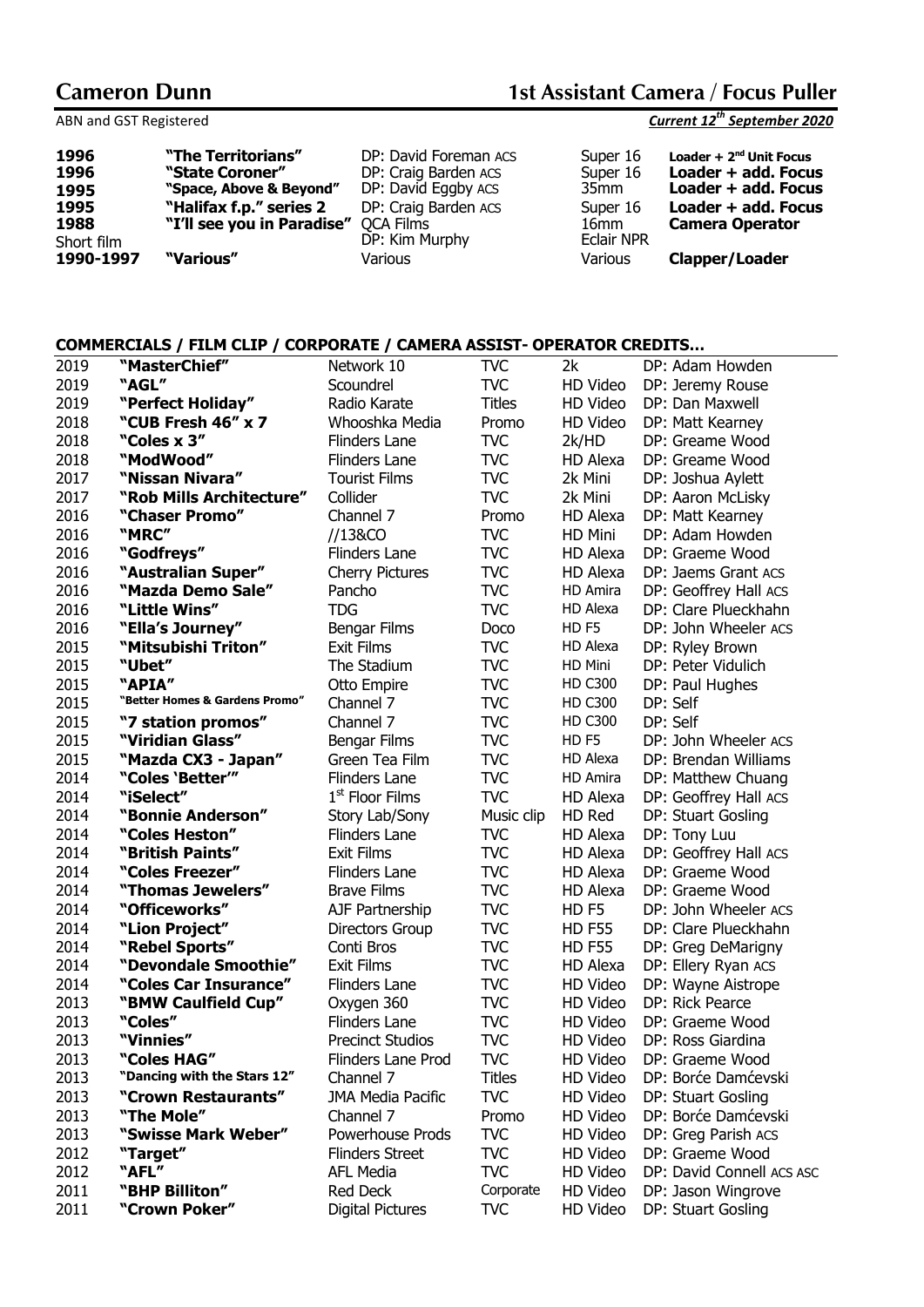| 2011 | "Australia Post"                 | <b>Jungleboys</b>            | <b>TVC</b>    | HD Video       | DP: Graeme Wood       |
|------|----------------------------------|------------------------------|---------------|----------------|-----------------------|
| 2011 | "Nestle Soleil"                  | Jungleboys                   | TVC           | HD Video       | DP: Graeme Wood       |
| 2011 | "Worksafe, Any day now"          | Chocolate AVF                | <b>TVC</b>    | S16mm          | DP: Mark Wareham ACS  |
| 2011 | "MKR 2011"                       | Channel 7                    | <b>Titles</b> | HD Video       | DP: Cameron Barnett   |
| 2011 | "Dancing with the stars 11"      | Channel 7                    | <b>Titles</b> | HD Video       | DP: Cameron Barnett   |
| 2011 | "Boutique Homes"                 | Powerhouse Prods             | TVC           | HD Video       | DP: Tony Brennan      |
| 2011 | "TNCC Short Snakes"              | Chocolate AVF                | TVC           | 35mm           | DP: Geoff Hall ACS    |
| 2010 | "Regional Heroes" x 3            | <b>HM Creative</b>           | TVC           | HD Video       | DP: Trish Keating     |
| 2010 | "Yellow Pages"                   | Radical Media                | <b>TVC</b>    | <b>HD, S16</b> | DP: Cameron Barnett   |
| 2010 | "Mitre 10 Easter"                | Chocolate AVF                | <b>TVC</b>    | HD Red         | DP: Tony Brennan      |
| 2010 | "ME Bank"                        | Chocolate AVF                | <b>TVC</b>    | HD RED         | DP: Graeme Wood       |
| 2010 | "3D show reel"                   | Digi Pics"                   | Promo         | 3D HD          | DP: Stuart Gosling    |
| 2010 | "Everyday Living"                | Bravada Films                | TVC           | HD RED         | DP: Stuart Gosling    |
| 2010 | "Slater and Gordon"              | Powerhouse Prods             | <b>TVC</b>    | HD Video       | DP: Tony Brennan      |
| 2009 | "Vic Roads"                      | Chocolate AVF                | TVC           | HD RED         | DP: Graeme Wood       |
| 2009 | "Great Wall Motors"              | Tom & Mary Assoc.            | <b>TVC</b>    | HD RED         | DP: Ellery Ryan ACS   |
| 2009 | "Totally Single"                 | Loud and Clear               | TVC           | HD RED         | DP: Simon Ozolins     |
| 2009 | "AAMI what about me"             | Radical Media                | TVC           | 35mm           | DP: Ben Shirley       |
| 2009 | "Toyota Hybrid"                  | Chocolate AVF                | Corporate     | HD Video       | DP: Dave Ellis        |
| 2009 | "Mitre 10 Handy"                 | Chocolate AVF                | <b>TVC</b>    | HD RED         | DP: Graeme Wood       |
| 2009 | "Everyday Living"                | Bravada Films                | <b>TVC</b>    | HD RED         | DP: Stuart Gosling    |
| 2009 | "Pura Light Start"               | Bravada Films                | <b>TVC</b>    | HD RED         | DP: Stuart Gosling    |
| 2009 | "Crown Xmas DVD"                 | <b>Omnilab Productions</b>   | <b>TVC</b>    | HD RED         | DP: Stuart Gosling    |
| 2009 | "Mitre 10 Xmas"                  | Chocolate AVF                | <b>TVC</b>    | HD RED         | DP: Martin Smith      |
| 2009 | "Victorian Volunteers"           | Chocolate AVF                | TVC           | HD RED         | DP: Dave Ellis        |
| 2009 | "Swisse Ultivites"               | Powerhouse Prods.            | TVC           | HD Video       | DP: Anton Brennan     |
| 2009 | "China Ute"                      | Tom & Mary Assoc.            | TVC           | <b>RED HD</b>  | DP: Ellery Ryan ACS   |
| 2009 | "CRVA"                           | Adonis Films                 | <b>TVC</b>    | HD Video       | DP: Anton Brennan     |
| 2009 | "Mitre 10"                       | Chocolate AVF                | <b>TVC</b>    | RED HD         | DP: Martin Smith      |
| 2009 | "Worksafe – Okay"                | Chocolate AVF                | <b>TVC</b>    | S16mm          | DP Graeme Wood        |
| 2009 | "Dancing with the Stars 9"       | <b>Zspace Productions</b>    | <b>Titles</b> | DigiBeta       | DP: Graeme Ross       |
| 2009 | "Bunnings"                       | The Brand Agency             | TVC           | DigiBeta       | DP: Martin Smith      |
| 2009 | "Mitre 10 50 years"              | Chocolate AVF                | TVC           | RED HD         | DP: Martin Smith      |
| 2008 | "National Australia Bank"        | <b>NAB TV</b>                | Corporate     | HD Video       | DP: John Wheeler ACS  |
| 2008 | "Mitre 10"                       | Chocolate AVF                | TVC           | HD Video       | DP: Martin Smith      |
| 2008 | "Ray's Outdoors"                 | Idea Studios                 | TVC           | HD Video       | DP: Anton Brennan     |
| 2008 | "Who wants to be a Millionaire"  | TV New Zealand               | Promo         | HD Video       | DP: Borće Damćevski   |
| 2008 | "Toyota"                         | The Pound                    | TVC           | 35mm           | DP: Garry Richards    |
| 2008 | "Channel 10 Rush Promo"          | Network 10                   | Promo         | HD Video       | DP: Martin Spratt     |
| 2008 | "Chemmart"                       | <b>Adonis Films</b>          | TVC           | HD Video       | DP: Anton Brennan     |
| 2008 | "Dancing with the Stars 8"       | <b>Zspace Productions</b>    | Titles        | Digibeta       | DP: Graeme Ross       |
| 2008 | "Huggies"                        | <b>Plush Films</b>           | TVC           | HD RED         | DP: Greig Frazer      |
| 2008 | "Mitre 10"                       | Chocolate AVF                | TVC           | 35mm           | DP: Jaems Grant ACS   |
| 2008 | "Mark loves Sharon" Promo        | Network 10                   | Promo         | HD Video       | DP: Judd Overton      |
| 2008 | "Children Collide"               | Krozm                        | Music Clip    | HD RED         | DP: Adam Howden       |
| 2008 | "Legal Practitioners' Liability" | <b>Taurus Productions</b>    | Training      | DigiBeta       | DP: Jaems Grant ACS   |
| 2008 | "City Homicide" Promo            | Channel Seven                | Promo         | HD Video       | DP: John Bowring ACS  |
| 2008 | "Kaz James - Breathe"            | Digital Pictures             | Music clip    | HD Video       | DP: Ian Baker         |
| 2008 | "GoodGuys 3"                     | <b>Adonis Films</b>          | TVC           | HD Video       | DP: Anton Brennan     |
| 2008 | "First Australians"              | 1 <sup>st</sup> Nation Films | Doco          | HD Video       | DP: Kim Batterham ACS |
| 2008 | "E2"                             | Kontentreal Pty Ltd          | Doco          | HD Video       | DP: Simon Ozolins     |
| 2007 | "Shihad"                         | Cornerstone Films            | Music clip    | HD Video       | DP: Simon Ozolins     |
| 2007 | "McCains frozen fruit"           | <b>Republic Films</b>        | TVC           | 35mm           | DP: Jaems Grant ACS   |
| 2007 | "MRPPP - Viral spots"            | <b>Brave Films</b>           | <b>TVC</b>    | HD Video       | DP: Anton Brennan     |
| 2007 | "Dancing with the Stars 7"       | <b>Zspace Productions</b>    | <b>Titles</b> | DigiBeta       | DP: Graeme Ross       |
| 2007 | "HD Neighbours titles"           | <b>Zspace Productions</b>    | <b>Titles</b> | HD Video       | DP: Graeme Ross       |
| 2007 | "Mattel - Little People"         | <b>Creswick Pictures</b>     | TVC           | HD Video       | DP: Greg Parish ACS   |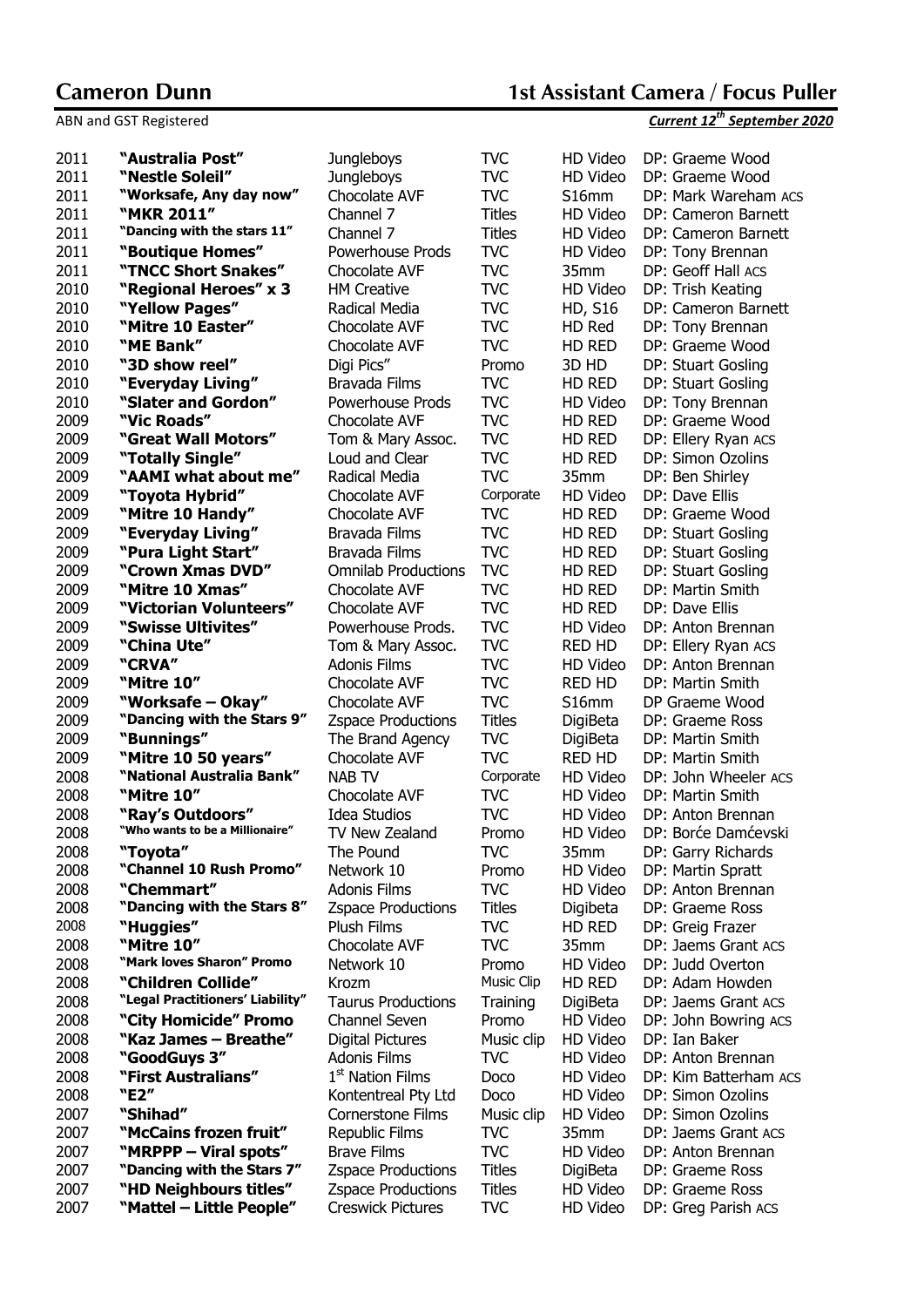| 2007         | "Hairhouse Warehouse"               | Prime Cuts                            | <b>TVC</b>               | Super 16             | DP: Katie Milwright                 |
|--------------|-------------------------------------|---------------------------------------|--------------------------|----------------------|-------------------------------------|
| 2007         | "Ambulance Cover"                   | Honey                                 | <b>TVC</b>               | Super 16             | DP: Katie Milwright                 |
| 2007         | "Futuris"                           | <b>Jungleboys</b>                     | Corporate                | DigiBeta             | DP: Chris Magee                     |
| 2007         | "Dancing with the Stars 6"          | <b>Zspace Productions</b>             | <b>Titles</b>            | DigiBeta             | DP: Graeme Ross                     |
| 2006         | "Dennis Family Homes"               | Chocolate AVF                         | <b>TVC</b>               | HD Video             | DP: Rob Buckell                     |
| 2006         | "G.E. Genie"                        | The Guild                             | <b>TVC</b>               | HD Video             | DP: Jerome Pelletier                |
| 2006         | "Aussie Pride Eggs"                 | ANIMAGRAFX                            | <b>TVC</b>               | DigiBeta             | DP: Jerome Pelletier                |
| 2006         | "Mitsubishi 'SPIN'"                 | Spirit Films                          | <b>TVC</b>               | HD Video             | DP: Nick Matthews                   |
| 2006         | "Toyota Altona Plant"               | Chocolate AVF                         | Corporate                | HD Video             | DP: Anton Brennan                   |
| 2006         | "The Age – Shopping bag"            | Samuelson Talbot                      | <b>TVC</b>               | DigiBeta             | DP: Jerome Pelletier                |
| 2006         | "Target – Billy Cart"               | here films.                           | <b>TVC</b>               | 35mm                 | DP: Brendan Lavelle ACS             |
| 2006         | "Industry Super Fund"               | Chocolate AVF                         | <b>TVC</b>               | HD Video             | DP: Dave Ellis                      |
| 2006         | "Work Cover"                        | Chocolate AVF                         | <b>TVC</b>               | HD Video             | DP: Chris McHattie                  |
| 2006         | "Connex - Peter Mac"                | Cinema Verite                         | <b>TVC</b>               | Super 16             | DP: Peter Coulter                   |
| 2006         | "Myer Stocktaking sale"             | ANIMAGRAFX                            | <b>TVC</b>               | DigiBeta             | DP: Jerome Pelletier                |
| 2006         | "JT Roots M.H. Coffee"              | Japco Productions                     | <b>TVC</b>               | Super 16             | DP: John Wheeler ACS                |
| 2006         | "The Age - Make Up"                 | Samuelson Talbot                      | <b>TVC</b>               | DigiBeta             | DP: Jerome Pelletier                |
| 2006         | "Channel 9 Station promo"           | Channel 9                             | <b>TVC</b>               | HD Video             | DP: Greg Parish ACS                 |
| 2006         | "VIP Pet foods"                     | FBI Pty Ltd                           | <b>TVC</b>               | Super 16             | DP: Greg Parish ACS                 |
| 2006         | "Good Guys 2"                       | Adonis Films                          | <b>TVC</b>               | HD Video             | DP: Anton Brennan                   |
| 2006         | "Vantage Pools"                     | <b>Catfish Productions</b>            | <b>TVC</b>               | HD Cam               | DP: Greg Parish ACS                 |
| 2006         | "Ultratune"                         | 9mm Productions                       | <b>TVC</b>               | <b>DigiBeta</b>      | DP: John Hall                       |
| 2006         | "Clive Peeters"                     | <b>Chocolate AVF</b>                  | <b>TVC</b>               | HD Video             | DP: Anton Brennan                   |
| 2006         | "R.F.C. membership"                 | East Coast Media                      | <b>TVC</b>               | HD Video             | DP: John Wheeler ACS                |
| 2006         | "The Age — Tropfest"                | Samuelson Talbot                      | <b>TVC</b>               | DigiBeta             | DP: Jerome Pelletier                |
| 2006         | "Berkowitz Mod vs. Trad"            | Chocolate AVF                         | <b>TVC</b>               | HD Video             | DP: Anton Brennan                   |
| 2006         | "Football session"                  | <b>AFL Films</b>                      | <b>TVC</b>               | DigiBeta             | DP: Chris McHattie                  |
| 2006         | "Lottery License app"               | Chocolate AVF                         | <b>TVC</b>               | HD Video             | DP: Greg Parish ACS                 |
| 2005         | "Manor Lakes Estate"                | Chocolate AVF                         | <b>TVC</b><br><b>TVC</b> | HD Video             | DP: Chris McHattie                  |
| 2005<br>2005 | "Fernwood Gym"<br>"Bob Jane T-Mart" | Flash Advertising                     | Corporate                | DigiBeta<br>DigiBeta | DP: Rob Buckell<br>DP: John Brawley |
| 2005         | "Bunning's Warehouse"               | Perspicacious N.M.G.<br>Chocolate AVF | <b>TVC</b>               | HD Video             | DP: Dave Ellis                      |
| 2005         | "The Age – Xmas CD"                 | Samuelson Talbot                      | <b>TVC</b>               | DigiBeta             | DP: Jerome Pelletier                |
| 2005         | "Every Drop Counts" x 2             | Chocolate AVF                         | <b>TVC</b>               | 35mm                 | DP: John Ogden                      |
| 2005         | "Water savers - wildlife"           | <b>Chocolate AVF</b>                  | <b>TVC</b>               | HD Video             | DP: Peter Nearhos ACS               |
| 2005         | "Premiers Address"                  | Chocolate AVF                         | <b>TVC</b>               | HD Video             | DP: Chris McHattie                  |
| 2005         | "The Age - Bid to Buy"              | Samuelson Talbot                      | <b>TVC</b>               | DigiBeta             | DP: Jerome Pelletier                |
| 2005         | "The Age - Shopping bag"            | Samuelson Talbot                      | <b>TVC</b>               | DigiBeta             | DP: Jerome Pelletier                |
| 2005         | "Invetech Cellkey"                  | Stepping Stone Pictur Training        |                          | DigiBeta             | DP: Jerome Pelletier                |
| 2005         | "V.A.C.C."                          | Editel                                | <b>TVC</b>               | DigiBeta             | DP: Noel Jones                      |
| 2005         | "VW Polo vs Elephant"               | <b>ANIMAGRAFX</b>                     | <b>TVC</b>               | DigiBeta             | DP: Jerome Pelletier                |
| 2005         | "Hesta super fund"                  | Chocolate AVF                         | <b>TVC</b>               | HD Video             | DP: Greg Parish ACS                 |
| 2005         | "Random - put yo hands up"          | Jangus Films                          | Music clip               | Super 16             | DP: Greg Parish ACS                 |
| 2005         | "Renee Geyer - Evil tonight"        | Jangus Films                          | Music clip               | Super 16             | DP: Greg Parish ACS                 |
| 2005         | "Carpet Choice"                     | Chocolate AVF                         | <b>TVC</b>               | HD Video             | DP: Anton Brennan                   |
| 2005         | "Water Savers"                      | Chocolate AVF                         | <b>TVC</b>               | Mini DV              | DP: Chris McHattie                  |
| 2004         | "Film Melbourne now"                | Great Southern Comm                   | <b>TVC</b>               | 35mm                 | DP: Anton Brennan                   |
| 2004         | "KR Castlemaine Ned Kelly"          | Chocolate AVF                         | <b>TVC</b>               | 35mm                 | DP: Graham Wood ACS                 |
| 2004         | "Toyota Production"                 | Chocolate AVF                         | Corporate                | HD Video             | DP: Anton Brennan                   |
| 2004         | "Kate Ceberano - Higher"            | Jangus Films                          | Music clip               | Super 16             | DP: Greg Parish ACS                 |
| 2004         | "Maeder - Another thing"            | <b>Encore Productions</b>             | Music clip               | Super 16             | DP: Greg Parish ACS                 |
| 2004         | "Ausfund unclaimed super"           | Chocolate AVF                         | <b>TVC</b>               | HD Video             | DP: Anton Brennan                   |
| 2004         | "Vic. Workcover Authority"          | Chocolate AVF                         | <b>TVC</b>               | HD Video             | DP: Bruce Philips ACS               |
| 2002         | "TV Guide - Cop Shop"               | J Walter Thompson                     | <b>TVC</b>               | Super 16             | DP: Justin Brickle                  |
| 2000         | "Aust. Pensioners Insurance"        | Rhodes Television                     | <b>TVC</b>               | DigiBeta             | DP: Peter Falk ACS                  |
| 2000         | "Science Works"                     | <b>Black Cat</b>                      | <b>TVC</b>               | Super 16             | DP: Justin Brickle                  |
| 2000         | "ANZ Bank" additional               | <b>Artist Services</b>                | <b>TVC</b>               | Super 16             | DP: Mark Wareham ACS                |